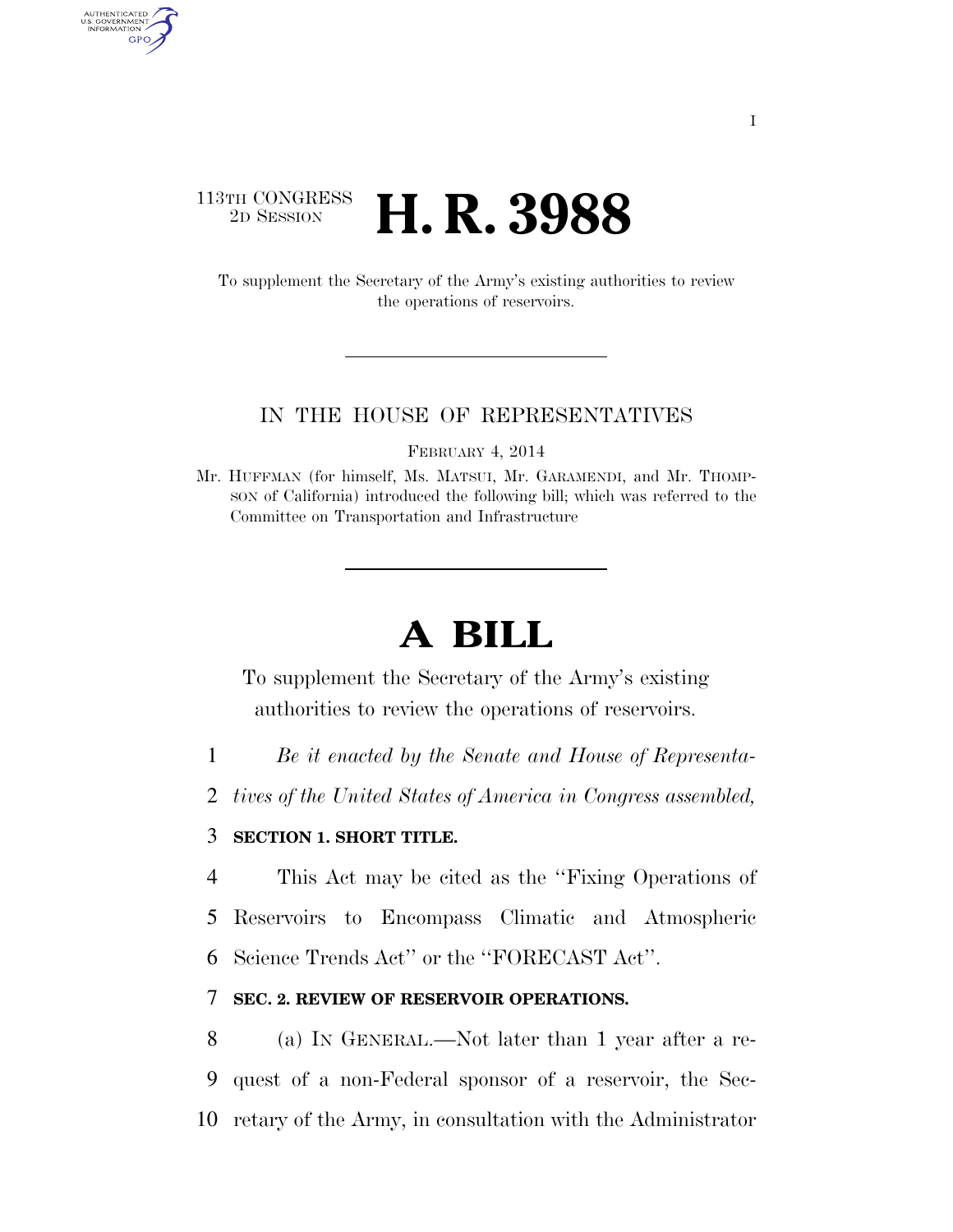of the National Oceanic and Atmospheric Administration (NOAA), shall review its operation, including the water control manual and rule curves, using improved weather forecasts and run-off forecasting methods, including the Advanced Hydrologic Prediction System of the National Weather Service and the Hydrometeorology Testbed pro-gram of NOAA.

 (b) DESCRIPTION OF BENEFITS.—In conducting the review under subsection (a), the Secretary shall determine if a change in operations, including the use of improved weather forecasts and run-off forecasting methods, will improve one or more of the core functions of the Army Corps of Engineers, including—

- (1) reducing risks to human life, public safety, property;
- (2) reducing the need for future disaster relief; (3) improving local water storage capability and reliability in coordination with the non-Federal spon-sor and other water users;

 (4) restoring, protecting, or mitigating the im- pacts of a water resources development project on the environment; or

 (5) improving fish species habitat or population within the boundaries and downstream of a water resources project.